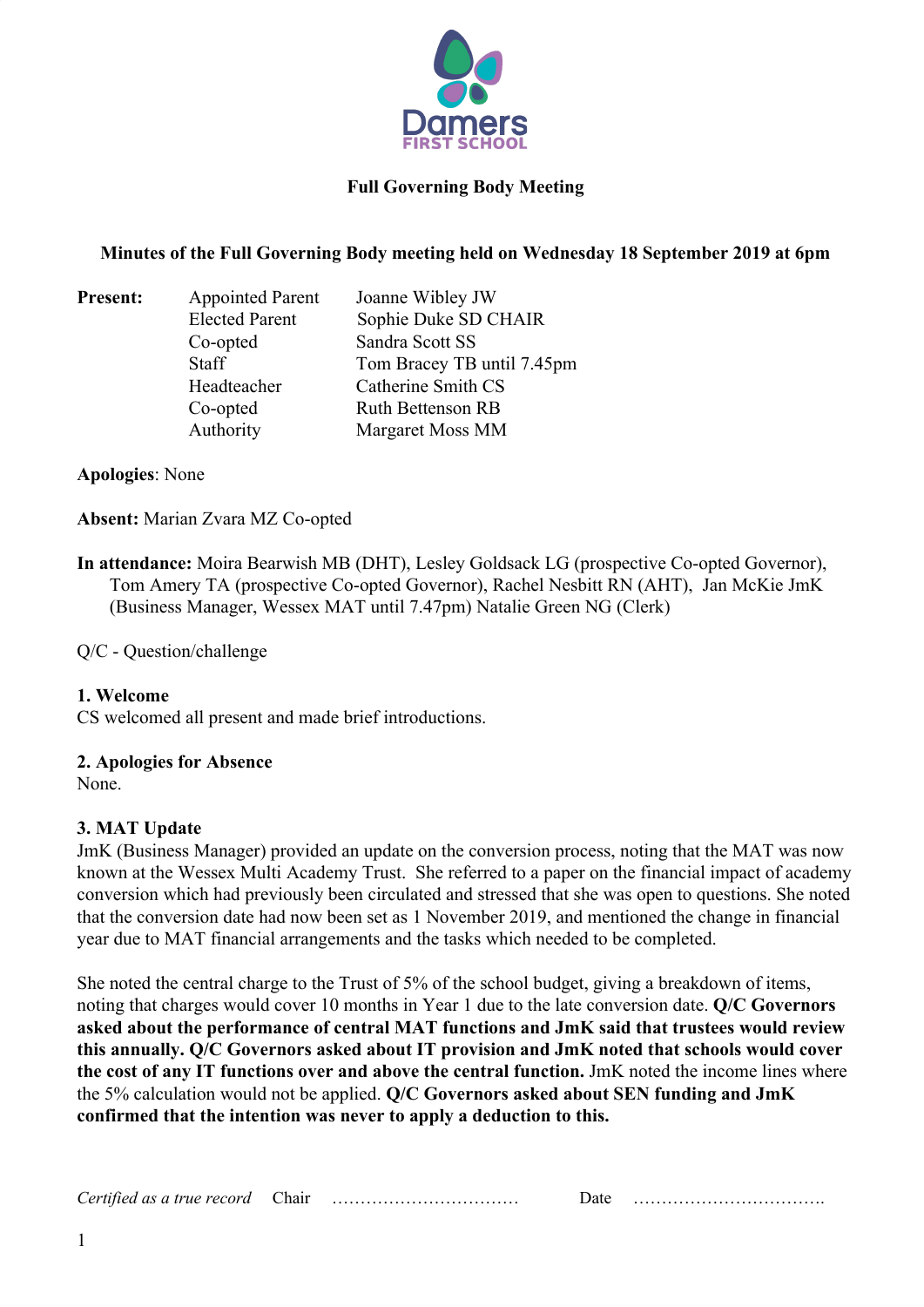

JmK noted new expenses which the school had not had to cover before, these included contingency, contribution to CEO/IT support and Finance Director, Accountancy and Audit. This cost was £29,129, and JmK outlined how monies received from the school would be apportioned.

Central MAT Services were noted. **Q/C Governors asked whether people were attached to these roles - JmK confirmed this to a greater or lesser extent. Q/C Governors asked about Premises Management - JmK said that this would complement what was already provided. Q/C Governors asked about cleaning costs and JmK confirmed that this would be covered by the school.** She noted that the larger the MAT grew the greater the expected economies of scale. CS noted the positives of conversion outside financial considerations such as leadership support.

JmK noted items being removed from the school budget and the expected savings. **Q/C Governors asked about the direct costs to be agreed and JmK said that this could be for additional items such as assessment packages etc**. CS reminded governors that the additional notes and appendices linked with tonight's discussion were available in the shared folder. CS will include an item on the next Finance agenda to allow for further discussion / questions.

At 6.45 TB left the meeting.

At 6.47 JmK left the meeting.

## **4. Minutes of the Last Meeting**

*The minutes of the meeting held on 8 July 2019 were approved as an accurate record.*

## **5. Matters Arising & Action Plan**

1. CS/MC to discuss the HT pay range **- OUTSTANDING** and would need to be completed by the expected MAT conversion date. SD to discuss with NG/CS

2. TB to raise issue of childcare vouchers in Staff Consultation meeting - CLOSED

3. NG to write to governors inviting self nominations for Chair and VC - COMPLETED

4. CS to check to see if MAT had an SLA with Governor Services - COMPLETED and confirmed.

## **6. Declaration of Any Other Urgent Business & Declaration of Interest**

No declarations of interest were declared. Forms were re-signed for all but an absent governor and the Clerk would update the summary for the school website.

CS noted that she has been advised by Dorset Council (DC) that there appeared to be some subsidence on site and that DC or the construction company needed to assume liability for it as a latent defect before MAT conversion. The affected steps were currently cordoned off and JmK would be raising this with DC and the MAT legal team.

## **7. Election of Chair & Vice-Chair for 2019/20**

The Clerk assumed the chair and noted that only one nomination had been received for the Chair, from SD. SD was duly unanimously elected. No nominations had been received in advance for the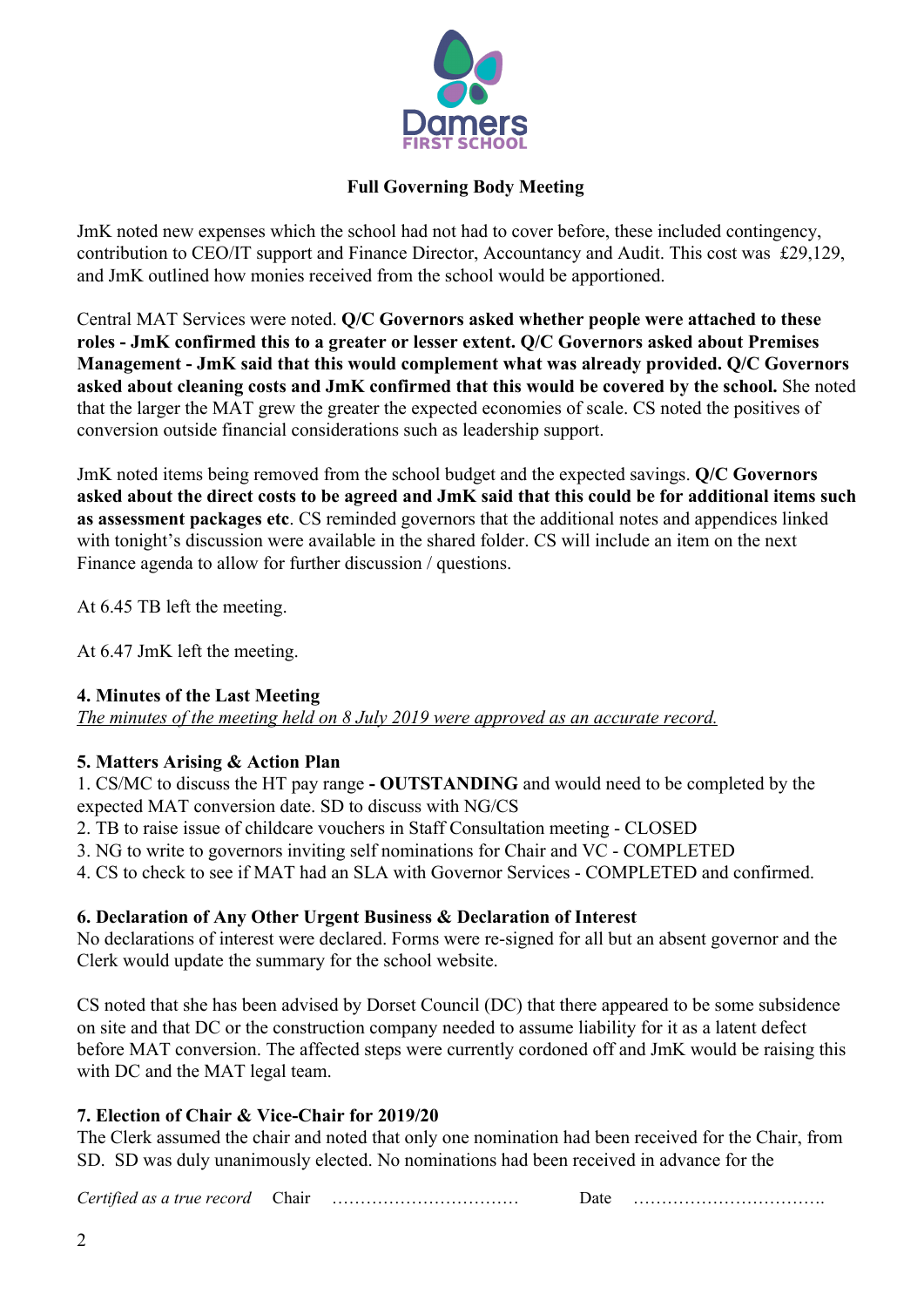

Vice-Chair position so the Clerk asked for nominations from the floor of the meeting. MM was duly unanimously elected as Vice-Chair.

## **8. Formal Co-option of Governors**

CS proposed the co-option of LG and TA to the GB and this was agreed unanimously.

## **9. Correspondence**

CS noted that a formal complaint following the Complaints Procedure had satisfactorily concluded at Stage 1.

**10. Headteacher's Report** (to include summary of PP SEP visit and Impact of Intervention Report 18/19)

CS referred to the Learning Development Plan (LDP) and showed headlines in terms of RAG ratings on HT report. She noted that the LDP was always a work in progress. **Q/C Governors asked about the impact of MAT conversion on Ofsted and CS said that the school would be subject to the usual cycle. (***Post meeting note for clarity - on conversion the school opens as a new school officially and new schools would normally be inspected within 3 years of opening, usually this is in the third year but is subject to other factors. The Ofsted cycle remains the same - for schools rated as 'good' re-inspection is currently within 4 years***)**

For the benefit of new governors, CS explained the format of her report and accompanying documents and referred to the questions raised in advance by governors:

**Q/C on the core subject leader work for literacy.** CS explained that the role had been divided into 2 to allow Lisa Keys to play a more strategic role in the classrooms alongside focus children and teaching staff.

**Q/C on targeted book looks.** CS said that 4-6 books would be selected, half would be pleasing performers, and half presenting a challenge in terms of progress, termed as 'non movers'. She added that Disadvantaged Pupil (DP) non movers would always be selected for book looks in addition to these children.

**Q/C on teacher interventions.** CS explained that the school was moving towards teachers delivering interventions for non-movers rather than TAs and that this was already showing progress. A key barrier was time constraints and teachers had some latitude in terms of how they carried out the work, such as in Assembly time, with some support provided to enable it. CS noted that teachers were excited about it, and RN added that they were very motivated by the work. Governors noted the benefits for TAs and for teachers in terms of understanding of targeted work and precision teaching. **Q/C Governors asked about the balance of not devaluing Assembly due to interventions - CS explained that teachers received follow up email noting the key messages delivered in Assembly so that this could be followed up if they had missed it and were being encouraged to vary groups so that the same children weren't missing the same slot each week.**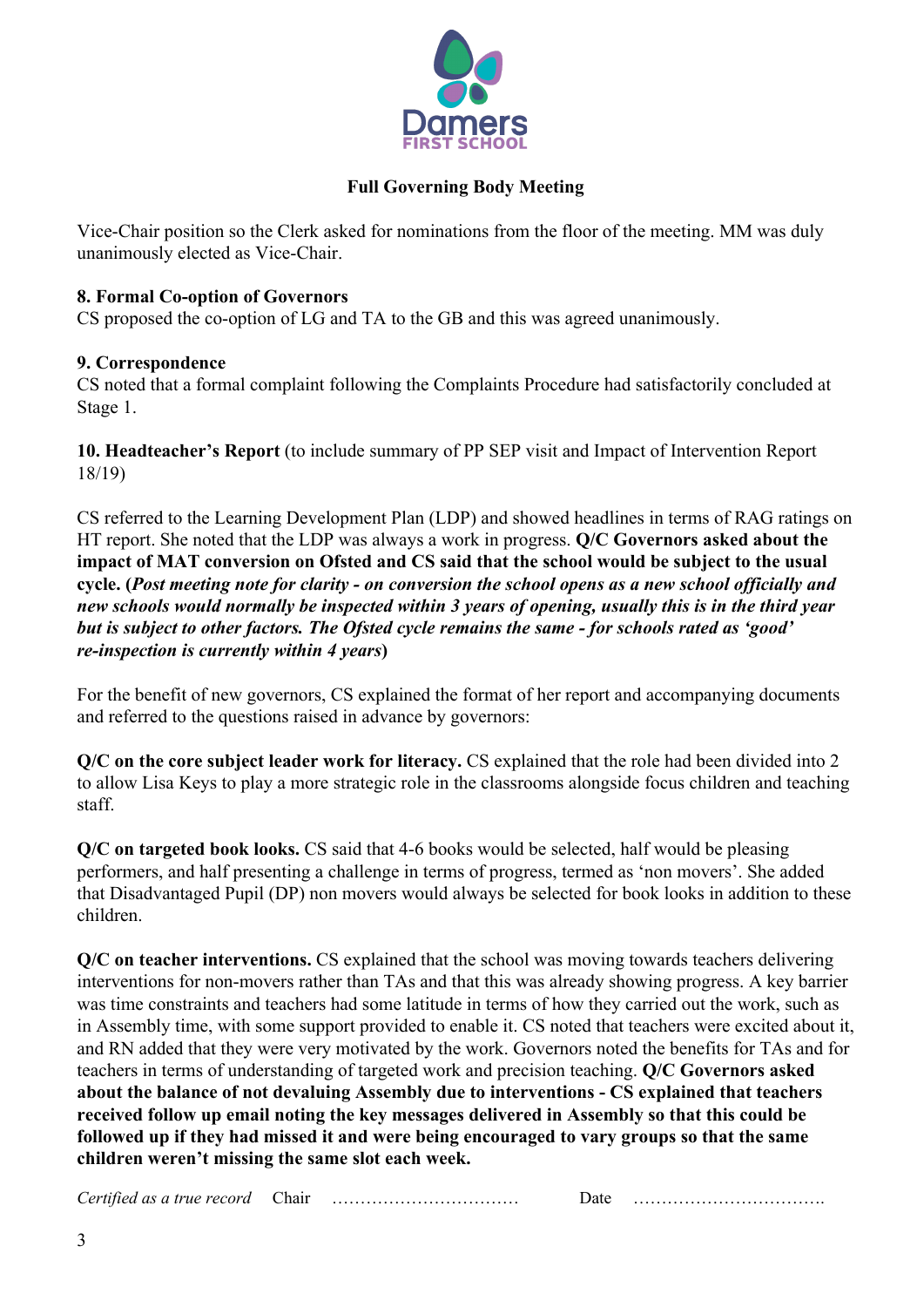

**Q/C** on the cost of targeted extracurricular activity. CS said this was delivered at no cost.

**Q/C on satellite provision around Eco-Club work which CS outlined, noting that this work would connect with the Eco-Club such as gardening and pond work.**

**Q/C on the cost of the assessment module.** CS said that this was free but proving to be ineffective so the school was currently using a simpler paper based system.

**Q/C on teachers setting targets**. CS said that this work was done as a year team.

**Q/C on coaching take up.** CS said that this was not as successful as had been hoped and some of the reasons why were discussed, mainly due to teachers seeing it as a luxury and preferring to focus on the children rather than themselves. An alternative approach to this will now be planned following routine self-evaluation.

**Q/C on non-negotiables regarding targeted interventions.** There was a discussion on the transition towards continual improvement as business as usual.

**Q/C on the cost of 'no more marking'.** CS noted that there was a cost of around £300 involved in terms of national moderation and she explained the process.

**Q/C on the percentage of SEND and DP compared to the national average.** CS said that this was slightly below national for DP could be due to some changes in the demographic or in parents' understanding of / willingness to engage in the application process, whereas SEND was in line with national, adding that Base children were included in this.

**Q/C on focussed book looks.** CS said that any current Y3 children who were working towards the standard at the end of KS1 would be be looked at.

Governors noted praise for RN on the monitoring and evaluation audit of the Base by DC colleagues.

**Q/C on unauthorised absences.** CS noted higher incidences of this, and a significant number of families had been referred for fixed penalty notices. Overall attendance percentage had dropped slightly last year from 96.7% to 96.4%.

## **11. Office Report**

Attendance was referred to and CS gave some background. There were no further questions. Governors noted a thank you to Nina Grimmett for producing the report and for ensuring that their request for further data had been accommodated.

*LDP link: Effectiveness of L and M objectives – To further develop and strengthen the role of governance in securing improvements in teaching, learning and outcomes for children*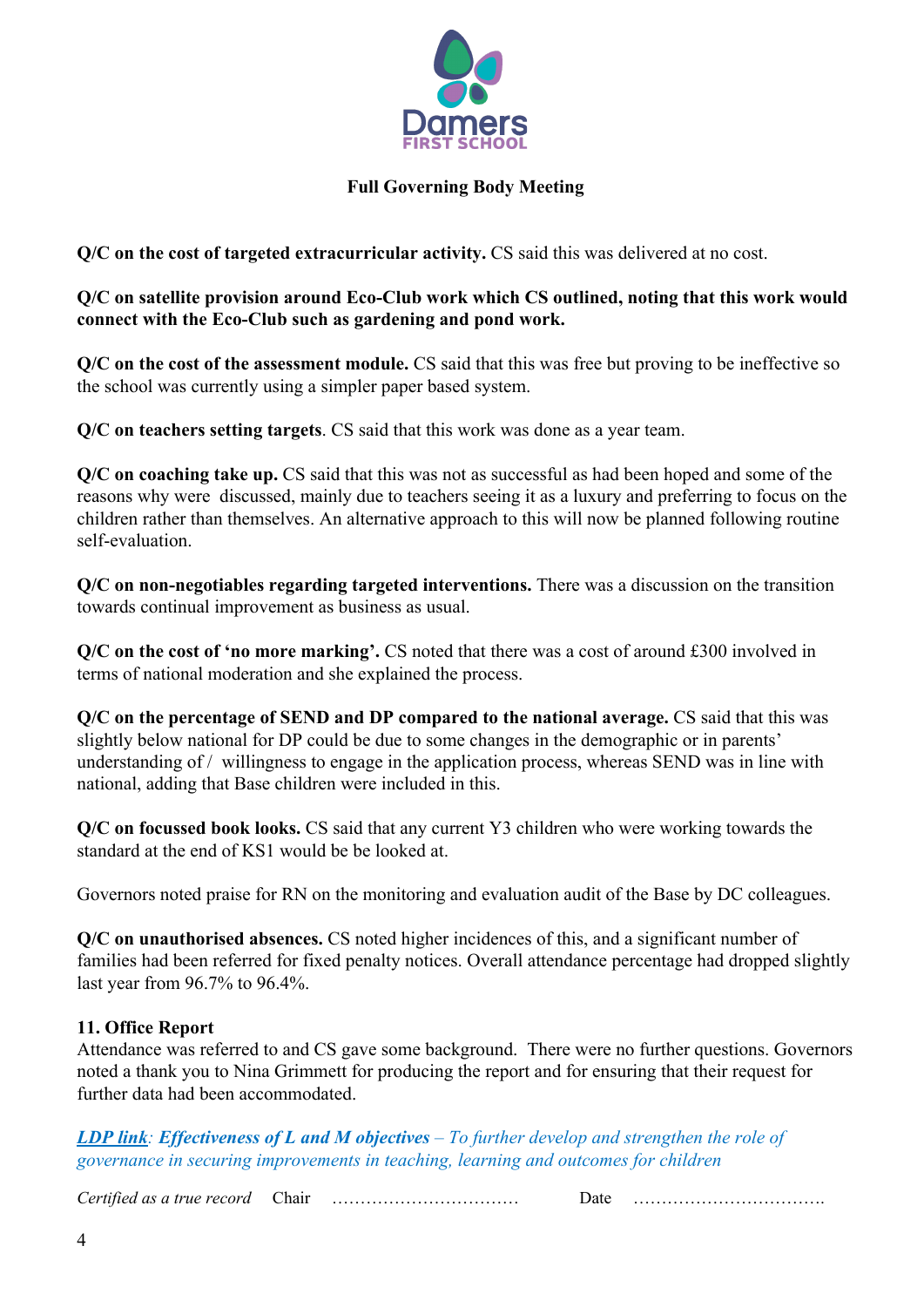

*-Ensure that all Governor actions are tightly linked to the evaluation and monitoring of the LDP, the development of the new curriculum and the embedding of the new assessment system*

## **12. Safeguarding**

MB gave an update on changes to Keeping Children Safe in Education and stressed that governors needed to be aware of Part 1 which had been shared in the pack prior to the meeting. Relevant policies were being updated alongside the Staff Code of Conduct.

MB outlined the major changes:

- Upskirting was now a criminal offence.
- There was a section on serious violent crime.
- Multi agency working replaces Safeguarding boards. These were now called Safeguarding partnerships and 4 organisations lead them, these being Dorset Council, Bournemouth CPC, Dorset Police and NHS Dorset CCG.
- Relationships, Sex and Health Education (RSHE) guidance MB noted that the school was an 'Early Adopter' of this before it becomes mandatory in September 2020.
- Safer Recruitment MB noted the need to carry out section 128 checks on all governors and any SLT members. **Q/C Governors asked how this would be done and MB said that it would be be picked up automatically.**
- Online safety changes.

The new Safeguarding Policy and Child Protection Policy would be presented for adoption at the next FGB. CS also noted safeguarding training for all governors taking place on 30 September at the Thomas Hardye School.

## *LDP link: Effectiveness of L and M objectives – To further develop and strengthen the role of governance in monitoring the implementation of statutory safeguarding duties*

## **13. Impact of Intervention Report**

Rachel Nesbitt (Inclusion Leader) - this item was deferred to the next Finance, Staffing & Environment and NG would update the agenda.

*LDP Link Effectiveness of L and M objectives – To further develop and strengthen the role of governance in securing improvements in teaching, learning and outcomes for children -Establish a clearly defined role for all governors in securing accountability across the school*

#### **14. DASP**

No report.

## **15. Clerk's Notices**

A. NG noted that the Parent Governor election process was in progress with a closing date of 20 September 2019 and CS said that one expression of interest had been received. If only one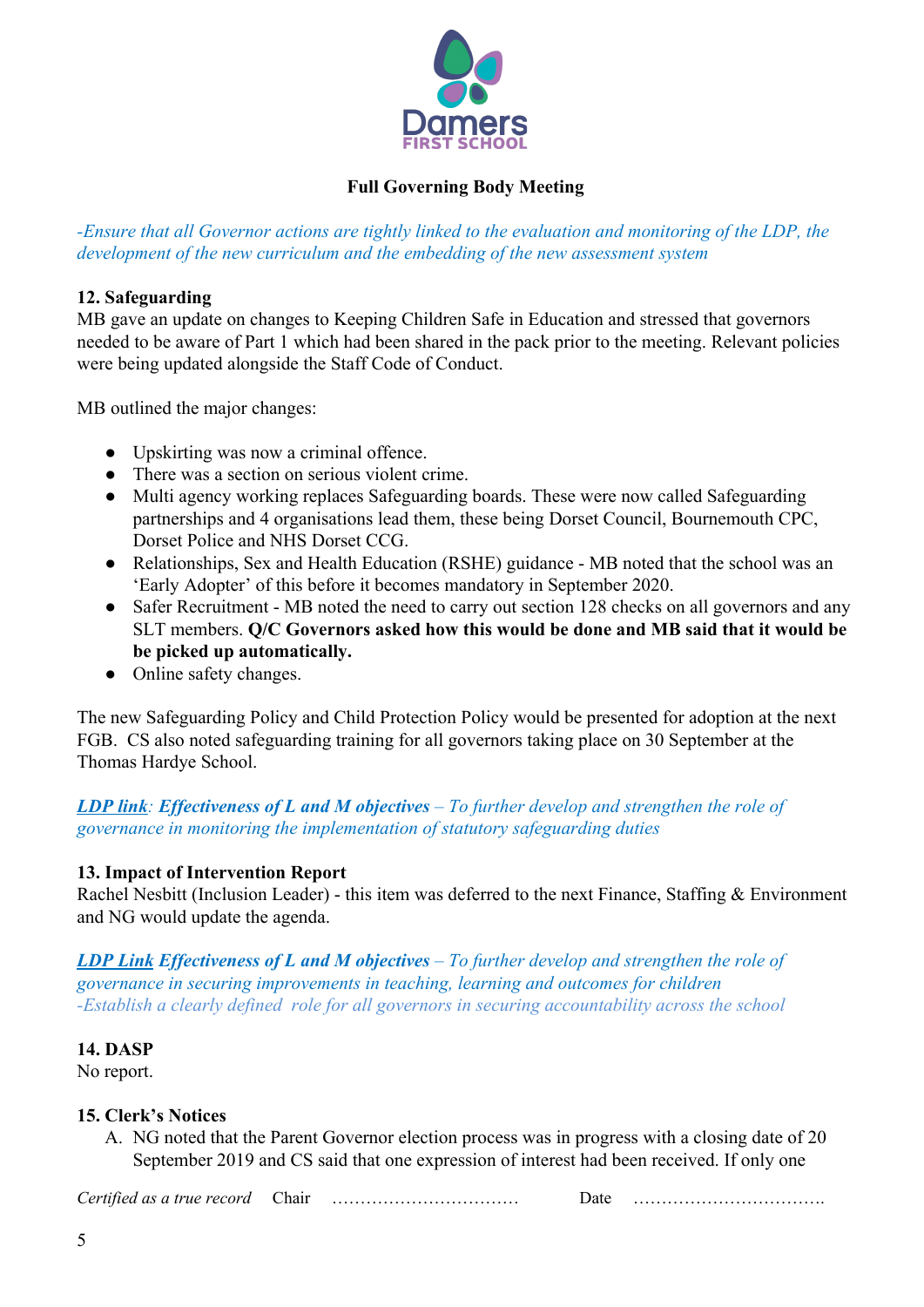

parent applied, they would be elected uncontested. If more than one, ballot papers would be issued.

*LDP Link Effectiveness of L and M objectives – To further develop and strengthen the role of governance in securing improvements in teaching, learning and outcomes for children -Establish a clearly defined role for all governors in securing accountability across the school*

## **16. Governor Visits/Training/Activity**

A. Governor Code of Conduct - review and update if needed - this was unanimously agreed.

B. Governor Monitoring Activity Update - a Maths learning walk was requested. It was noted that the monitoring plan needed work and a more structured plan in place.

C. Governor Visits and Learning - no further comments.

D. Training and Skills Audit – Latest Training Update

It was agreed that the Clerk would initiate the Skills Audit process.

E. Link Governor Roles for 2019/20 - this required detailed work and would be on hold in the main until new governors settled in - these roles were agreed:

- Pupil Premium and SEN LG
- Literacy MM
- Maths SD on an interim basis

*LDP Link Effectiveness of L and M objectives – To further develop and strengthen the role of governance in securing improvements in teaching, learning and outcomes for children -Establish a clearly defined role for all governors in securing accountability across the school*

## **17. Current Issues of Committees and Group**

- A. Report of Curriculum & Policy Committee Minutes of meeting on 9 July 2019 no further questions.
- B. Agree Committee Terms of Reference 2019/20 these were devolved to committees.

LG would join the Curriculum & Policy committee and TA the Finance, Staffing & Environment Committee.

*LDP link: Effectiveness of L and M objectives – To further develop and strengthen the role of governance in securing improvements in teaching, learning and outcomes for children -Ensure that all Governor actions are tightly linked to the evaluation and monitoring of the SDP, the development of the new curriculum and the embedding of the new assessment system Quality of Teaching, Learning and Assessment Objective To revisit non-negotiable elements of outstanding teaching using revised Ofsted criteria and the Teaching Standards*